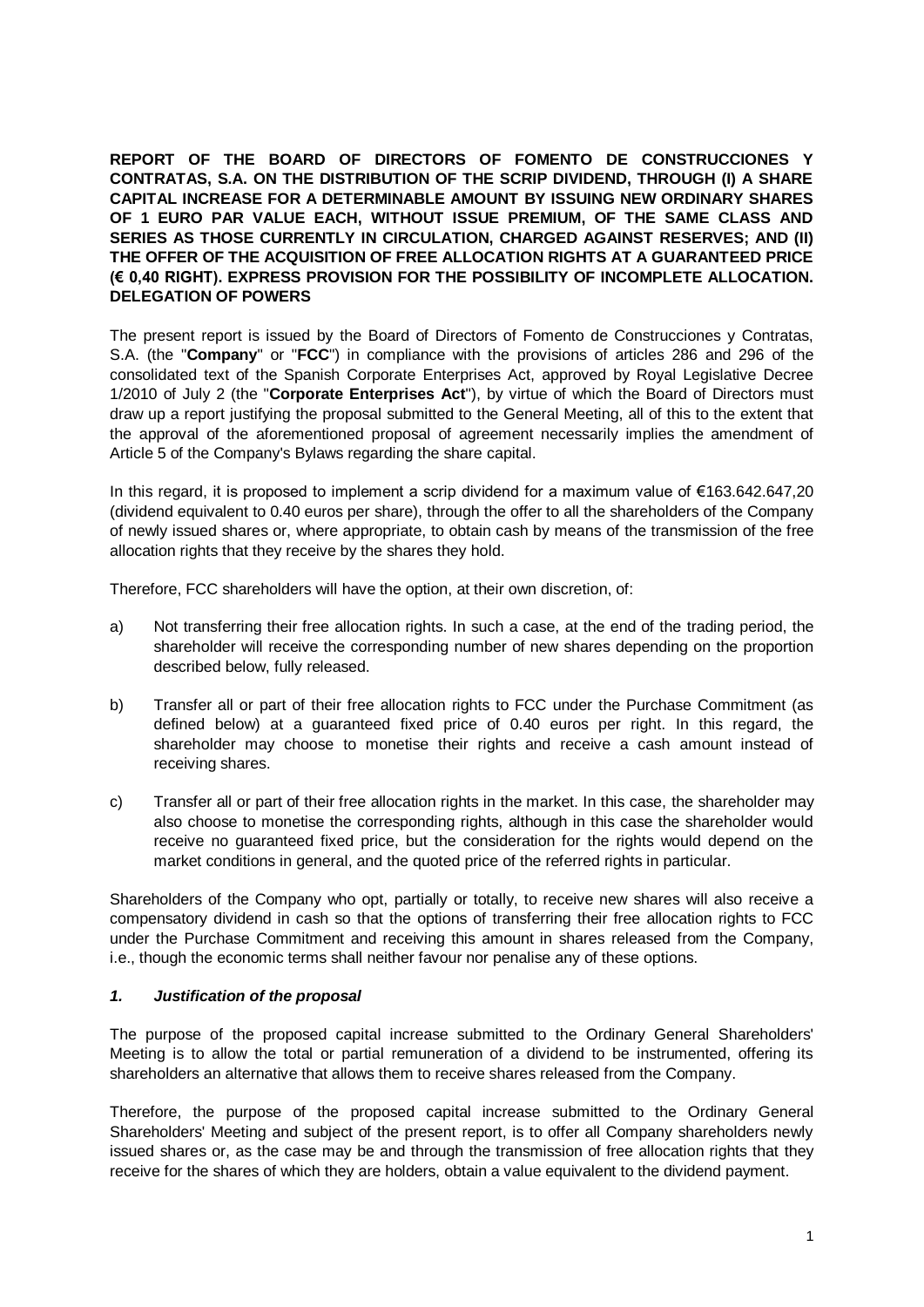In this regard, this operation would allow the Company to carry out a dividend distribution in a flexible manner, through an issue of liberated shares, maintaining, in any case, the possibility that the shareholder may opt to obtain an amount in equivalent cash.

### *2. Structure of the capital increase and shareholder options*

The proposal, consisting of offering the Company's shareholders the option of receiving, at their own option, released shares in FCC or an amount in equivalent money (the "**Option**"), was structured through an increase in share capital charged to reserves (the "**Capital Increase**"), which is subject to the approval of the Ordinary General Shareholders' Meeting.

In this regard, at the moment in which the Board of Directors decides to execute the Capital Increase:

i) Company shareholders will receive a free allocation right for each share of FCC they hold at that time. These rights may be traded and therefore transferred under the same conditions as the shares from which they arise on the Stock Exchanges of Madrid, Barcelona, Bilbao and Valencia for a period of at least 14 calendar days, at the end of the which the rights will automatically be converted into newly issued shares of the Company, which will be attributed to shareholders who hold free allocation rights at that time.The number of rights required for the allocation of a new share will depend on the quoted price of the FCC share taken at the time the Capital Increase is agreed upon, in accordance with the procedure described in this report (the "**Listing Price**").

In any case, as explained below, the total number of shares to be issued will be such that the reference market value of these shares, calculated at the Listing Price, will in no case be greater than the amount of the *scrip dividend* (as defined below), which may not exceed €163.642.647,20.

ii) FCC, or an entity of its group, will assume, in front of the initial holders of free allocation rights, an irrevocable commitment to acquire the aforementioned rights at a fixed price (the "**Purchase Commitment**"). This fixed price will be calculated prior to the opening of the trading period of the free allocation rights according to the Listing Price (so that the price per right will be the result of dividing the Listing Price by the number of necessary rights to receive a new share). The Company thus guarantees all shareholders the possibility of monetising their rights, allowing them to receive the dividend in cash.

Therefore, as indicated above, FCC shareholders will have the option, at their own discretion, to:

- a) No transmitir sus derechos de asignación gratuita. En tal caso, al final del periodo de negociación, el accionista recibirá el número de acciones nuevas que le correspondan, en función de la proporción que se describe más adelante, totalmente liberadas.
- b) Transmitir la totalidad o parte de sus derechos de asignación gratuita a FCC en virtud del Compromiso de Compra (tal y como se define más adelante) a un precio fijo garantizado de 0,40 euros por derecho. De esta forma, el accionista optaría por monetizar sus derechos y percibir una cantidad en efectivo en lugar de recibir acciones.
- c) Transmitir la totalidad o parte de sus derechos de asignación gratuita en el mercado. En este caso, el accionista también optaría por monetizar sus derechos, si bien en este supuesto no recibiría un precio fijo garantizado, sino que la contraprestación por los derechos dependería de las condiciones del mercado en general, y del precio de cotización de los referidos derechos en particular.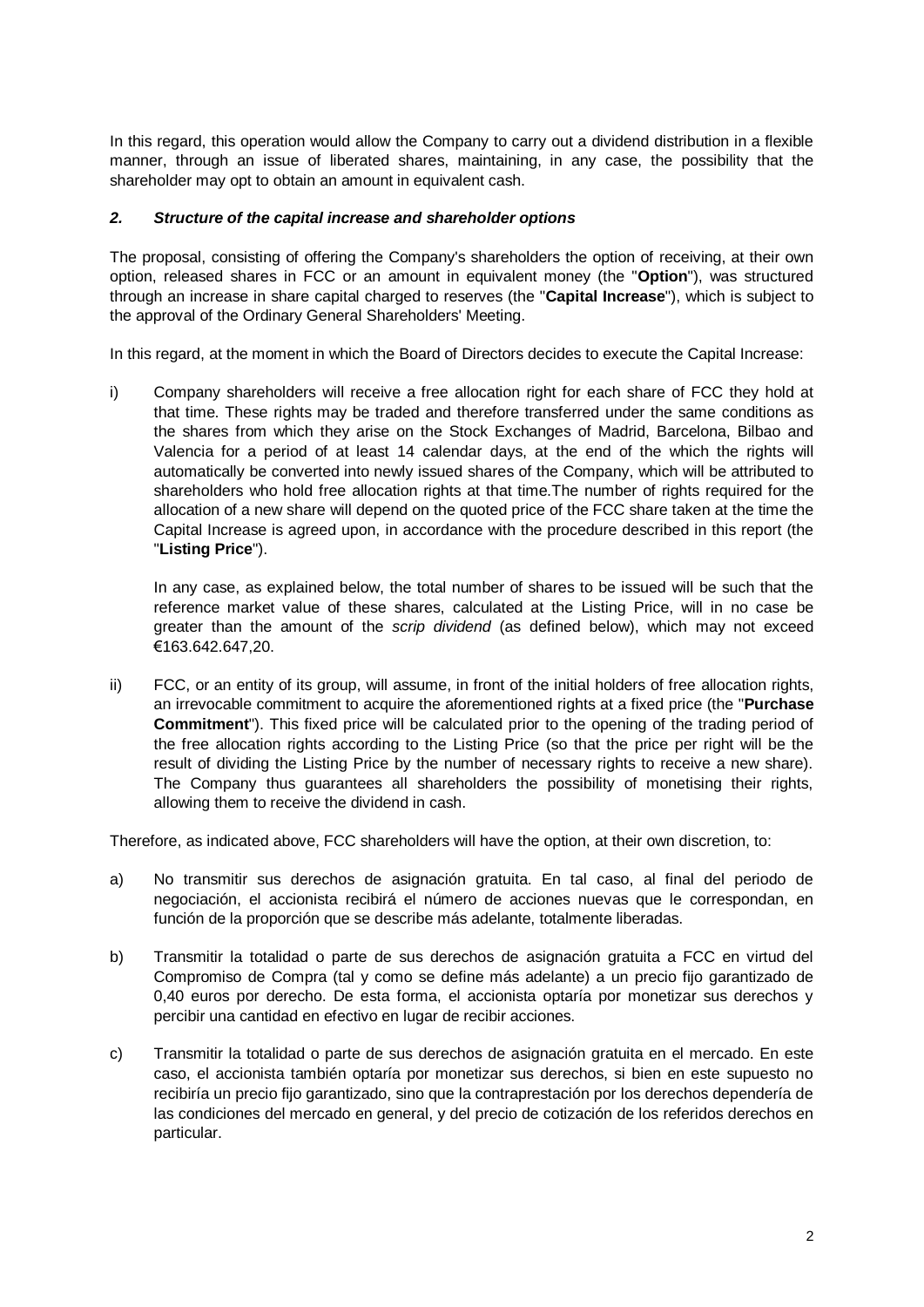As indicated above, shareholders of the Company who opt, partially or totally, to receive new shares will also receive a compensatory dividend in cash so that the options of transferring their free allocation rights to FCC under the Purchase Commitment and receiving this amount in shares released from the Company, i.e., though the economic terms shall neither favour nor penalise any of these options.

## *3. Total amount of the dividend*

The maximum aggregate market value of the released shares that would be offered to the shareholders of FCC will be calculated by the Board of Directors on the basis of the Listing Price, with the limit of €163.642.647,20 (the "**Scrip Dividend Amount**").

Given that, as indicated above, the Purchase Commitment is intended to allow shareholders to monetise the Scrip Dividend Amount and each outstanding share in the Capital Increase will grant its holder a free allocation right, the gross price by right to which the Purchase Commitment will be formulated (i.e., 0.40 euros) would be, once the compensatory mechanism described below is applied, equivalent to the amount per share of the Amount of the *scrip dividend*.

#### *4. Main terms and conditions of the capital increase*

The main terms and conditions of the Capital Increase proposed to the General Shareholders' Meeting are described below:

## *Capital Increase Amount*

The capital increase would be made for the amount resulting from multiplying (a) the nominal value of 1 euro per share of FCC by (b) the number of new shares of FCC resulting from the application of the formula that is collected in the following sections (the "**New Shares**"), without which the sum of the reference market value of the New Shares may exceed a total of a maximum of 163.642.647,20 euros.

The New Shares would be issued at par, i.e. for their nominal value of 1 euro, without issue premium, and will be assigned free of charge to the shareholders of the Company.

#### *New Shares to be issued*

The number of New Shares to be issued would be calculated by the following formula, rounded to the next lower whole number:

$$
NNS = \frac{NOS}{No. \, of \, rights}
$$

where,

*"NNS*" = Number of New Shares to be issued;

*"NOS"* = Number of FCC shares outstanding at the date on which the Board of Directors agrees to carry out the capital increase; and

*"No. of rights"* = Number of free allocation rights necessary for the allocation of a New Share, which will be the one resulting from the application of the following formula, rounded to the upper whole number: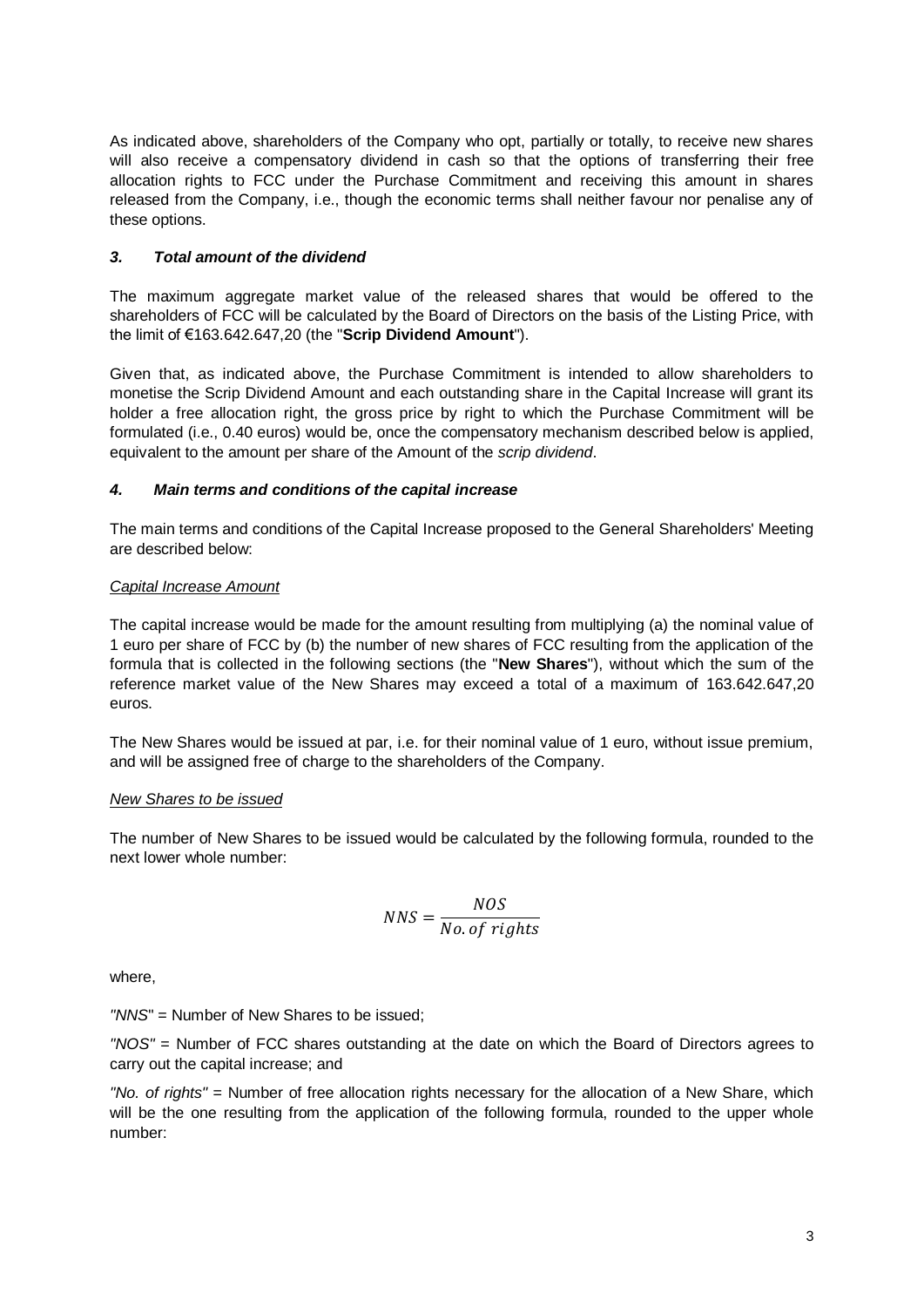$No. of rights =$ NOS No. of provisional shares

where,

No. of provisional shares 
$$
=
$$
  $\frac{Script\ dividend\ amount}{Listing\ price}$ 

For this purpose:

*"Scrip Dividend Amount"* = the maximum value of the scrip dividend to be distributed among shareholders of the Company; and

"*Listing Price*" = the arithmetic mean of the weighted average prices of the Company's stock on the Spanish Stock Exchanges in the 5 trading sessions prior to the date of the Board of Directors resolution to carry out the Capital Increase, rounded to the thousandth of the nearest euro and, in the case of one-half of one thousandth of a euro, to the nearest thousandth of a euro.

#### *Free allocation rights*

Each outstanding Company share would grant one free allocation right.

The number of free allocation rights needed to receive a New Share ("*No. rights*") would be determined automatically according to the proportion existing between the Number of New Shares ("*NNS*") and the Number of Outstanding Shares ("*NOS*"). Specifically, FCC shareholders would be entitled to receive one New Share for every so many free allocation rights as determined in accordance with the provisions of the previous section of the holders.

If the number of free allocation rights required for the allocation of an action ("*No. of rights*") multiplied by the Number of New Shares ("*NNS*") results in a number lower than the Number of Outstanding Shares ("*NOS*"), FCC (or an entity of its group that, as the case may be, owns shares in FCC), would renounce a number of free allocation rights equal to the difference between both figures, for the exclusive purposes that the NNS is a whole number.

The free allocation rights would be assigned to FCC shareholders who appear as such in the accounting records of the Sociedad de Gestión de los Sistemas de Registro, Compensación y Liquidación de Valores, S.A. Unipersonal (Iberclear) on the corresponding date in accordance with the applicable rules of compensation and liquidation of securities.

The free allocation rights may be traded in the market during the term determined by the Board of Directors (with express powers of substitution), with a minimum of 14 calendar days. During the trading period of the free allocation rights, sufficient free allocation rights may be acquired in the market in the necessary proportion to subscribe New Shares.

#### *Irrevocable commitment to acquire the free allocation rights*

The Company or, with its guarantee, the designated group company, will assume an irrevocable commitment to purchase, at the price indicated below, the rights received free of charge by the shareholders, without it extending to the rights of purchase purchased or otherwise acquired in the market.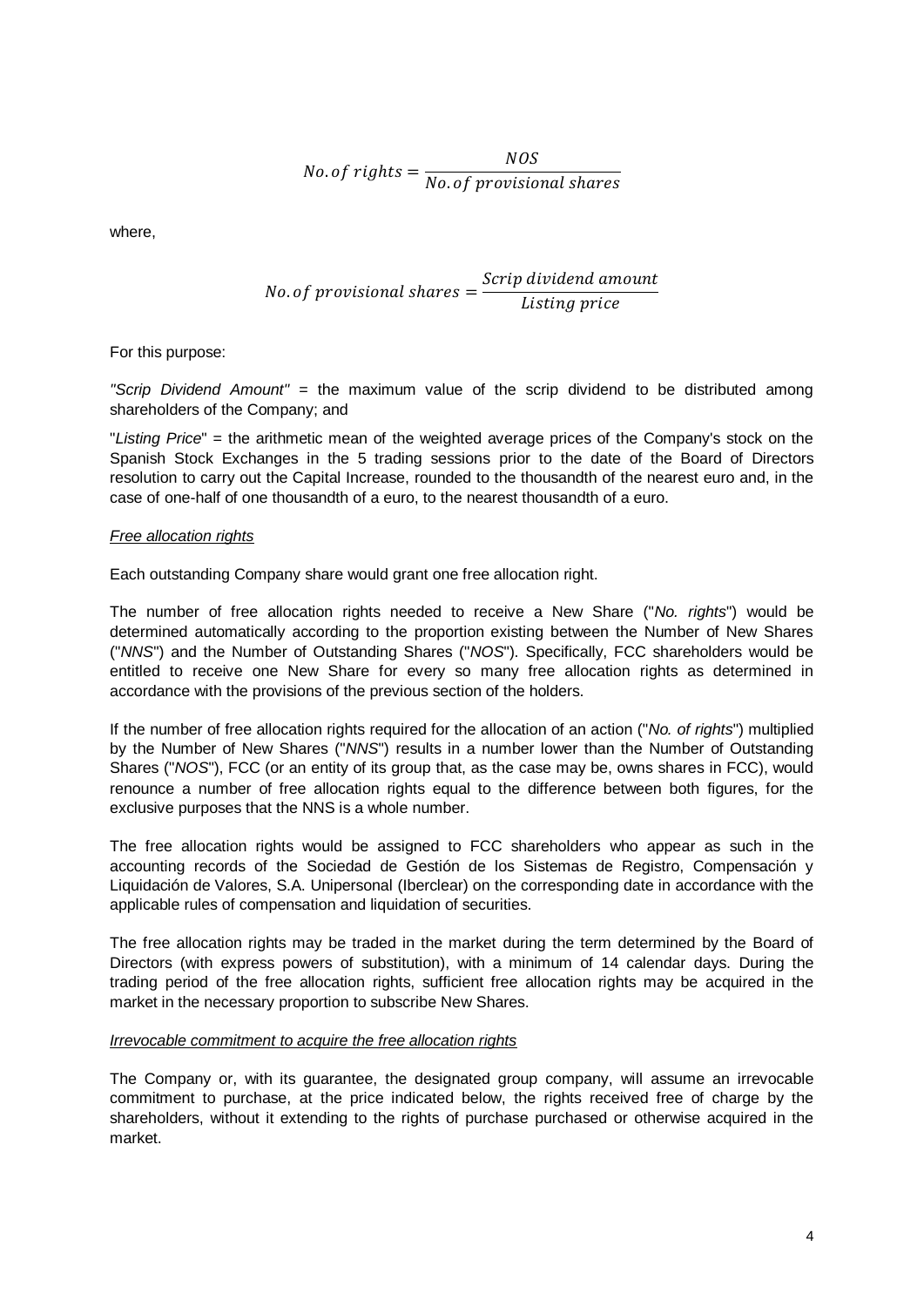The Purchase Commitment will be valid and may be accepted during the term, within the period for trading the rights, as determined by the Board of Directors (with express powers of substitution). For this purpose, it is agreed to authorise the Company, or the corresponding company of its group, to acquire such free allocation rights (and their corresponding shares), with the maximum limit of the total of the rights that are issued, though legal limitations must be complied with in all cases.

The "*Purchase Price*" of each free allocation right will be equal to 0.40 euros.

# *Compensatory mechanism*

In order to ensure the economic equivalence of the options for (i) transferring the free allocation rights to FCC under the Purchase Commitment and (ii) receiving that amount in New Shares, i.e., without favouring or penalising any options in economic terms, the Company will in turn pay shareholders of the Company who choose to receive New Shares, whether partially or totally, a compensatory dividend in cash to offset the lower economic value that, as a consequence of the application of the above exchange formulas, such New Shares would have with respect to the amount received in cash by the shareholders under the Purchase Commitment.

The compensatory dividend ("*Compensatory dividend*" or "*CD*") that the Company will pay to its shareholders through this equity mechanism will be equal to the results of the following formula, rounded to the lowest thousandth of a euro:

$$
CD = (0.40 - Theoretical value of the right) x (No. of exercised rights + NNS subscribed)
$$

where,

Theoretical value of the right = Listing Price  $-\frac{(\text{Listing price x No. of rights})}{(\text{Next. } \text{Let } +1)}$ (No. of rights  $+1$ )

The "*Theoretical Value of the Right*" will be rounded to the lowest thousandth of a euro.

*"No. of exercised rights"* = Total number of free allocation rights exercised by the shareholder.

*"NNS subscribed" =* Total number of New Shares received by the shareholder.

#### *Balance for the operation and reserve with charge to which the increase is made*

The balance sheet that would serve as the basis for the operation corresponds to 31 December 2020, duly audited and approved by the Ordinary General Shareholders' Meeting.

The capital increase would be made entirely charged to reserves pursuant to article 303.1 of the Corporate Enterprises Act. On the occasion of the execution of the increase, the Board of Directors (with express powers of substitution) will determine the reserve or reserves to be used and the amount in accordance with the balance sheet that serves as the basis for the operation.

#### *Representation of the New Shares*

The shares that are issued would be represented by book entries, whose accounting record is attributed to Sociedad de Gestión de los Sistemas de Registro, Compensación y Liquidación de Valores, S.A.U. (Iberclear) and its participating entities.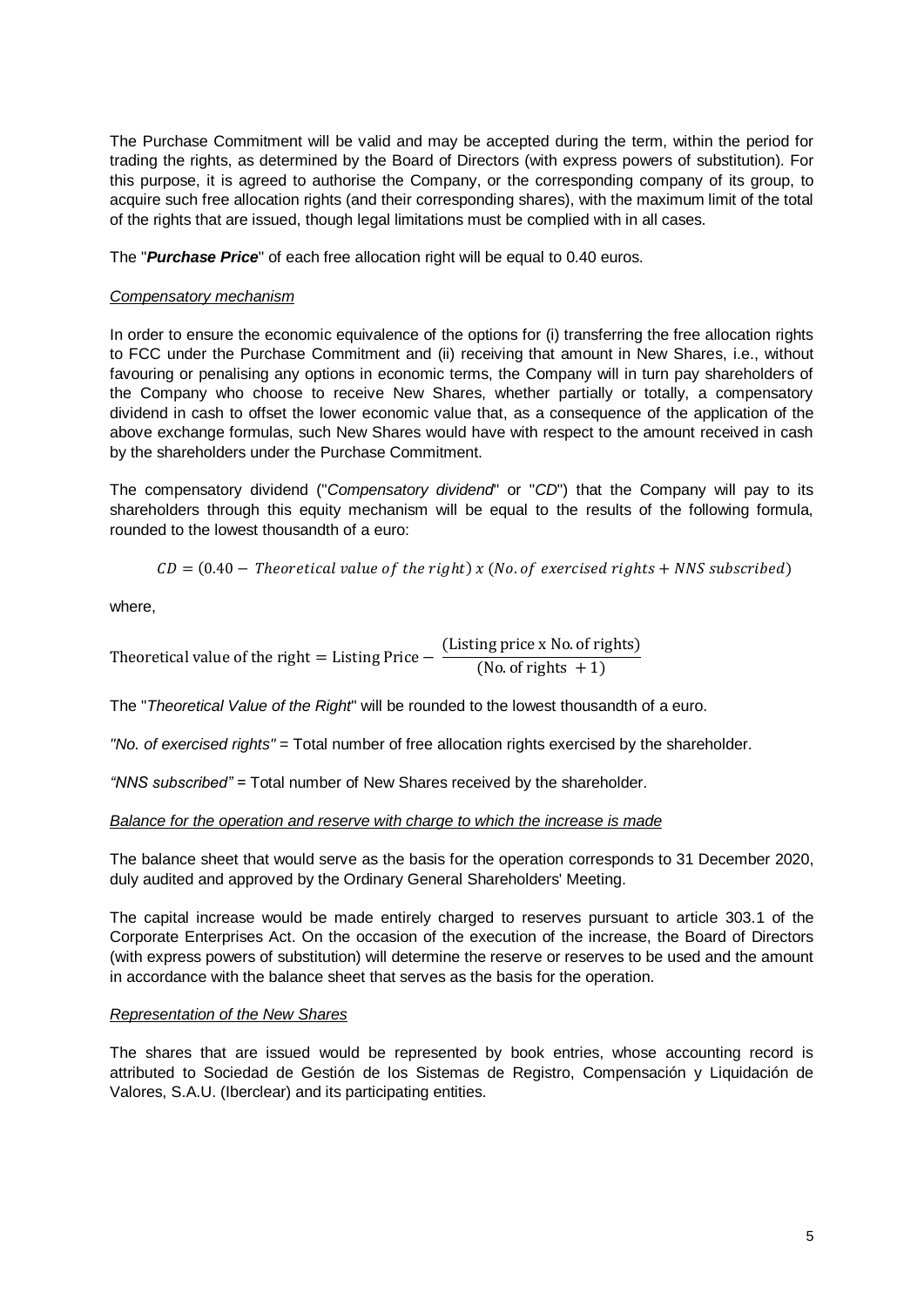### *Rights of the New Shares*

New Shares would give their holders the same political and economic rights as ordinary shares of FCC currently in circulation as of the date they are registered in their name in the corresponding accounting records.

### *Application for admission to trading*

Admission to trading of the New Shares would be requested on the Stock Exchanges of Madrid, Barcelona, Bilbao and Valencia through the Spanish Stock Exchange Interconnection System (Continuous Market) and, for this purpose, the necessary or advisable steps, procedures and actions would be carried before the competent bodies.

## *5. The applicable tax regime in Spain*

The Spanish tax regime applicable to shareholders will be the following in general (notwithstanding the specialities applying to non-resident shareholders or those subject to taxation in the Basque Country's provincial territories or in the Autonomous Community of Navarre, and potential future regulatory developments that could also affect the applicable tax regime):

## *a) Receive new fully released shares*

For shareholders, taxpayers for the purposes of the Personal Income Tax ("**IRPF**") or the Non-Resident Income Tax ("**IRNR**") without a permanent establishment in Spain, the delivery of the fully released shares will not constitute income. However, for the purposes of future transfers, the acquisition value, both of the delivered shares and the shares from which they come, will be the amount resulting from dividing the total cost by the number of corresponding securities, both old and released. The acquisition date of the fully released shares will correspond to the date for their pertinent shares.

Regarding shareholders, taxpayers for the purposes of the Corporate Income Tax ("**IS**") or the Non-Resident Income Tax ("**IRNR**") and acting through a permanent establishment in Spain, closing a full market cycle, given that the applicable tax regulations contain no specific criterion for this purpose, the criterion established by the accounting standard will be applied. For this purpose, the accounting treatment of these operations is set out in the ICAC Resolution of 5 March 2019. In accordance with the new accounting criterion established by the ICAC in that resolution, as from 1 January 2020, the delivery of free allocation rights determines the accounting by the member of a collection right and the corresponding financial income to be included in the taxable income of the IS or IRNR. Investors should also take into account the special valuation rules set out in tax legislation for the purpose of determining the tax base, which may be applicable in view of the nature of the reserves from which the Company is increasing capital. In addition, the income obtained by investors could be exempt from tax if the requirements of the applicable legislation are met, particularly those set forth in Article 21 of the Corporate Income Tax Law.

In accordance with the administrative criteria established by the Directorate General for Taxation in various binding consultations, FCC will not be required to make withholdings or prepayments on account in the delivery of released shares or free allocation rights.

As regards the amount received by the Company's shareholders in the form of the compensatory Dividend detailed in section 4 of this report, the provisions set forth below shall apply to the amount obtained in the transfer of rights to the Company under the Purchase **Commitment**